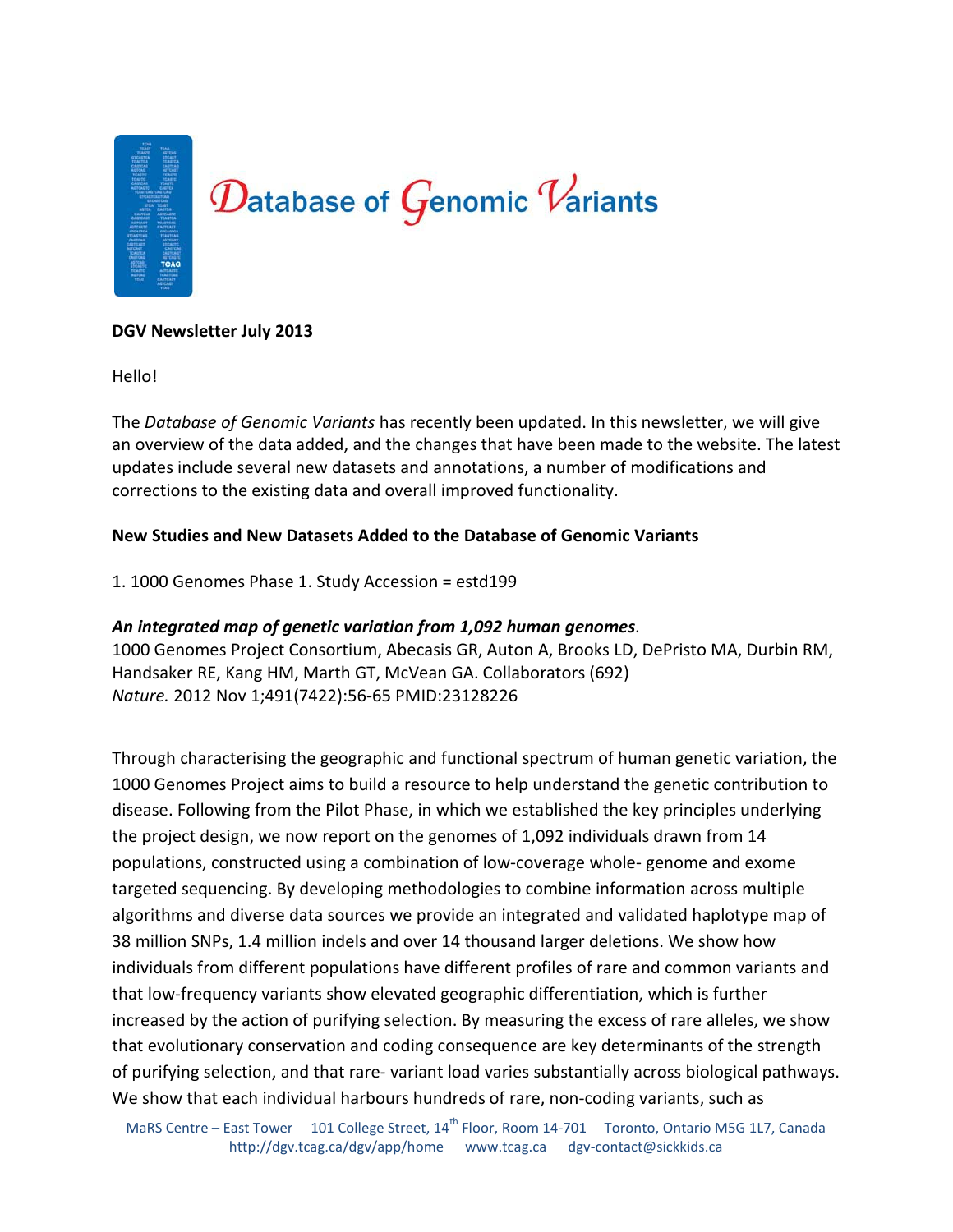transcription-factor-motif disrupting changes at conserved sites. This resource, which captures up to 98% of variants at 1% frequency in populations of medical genetics focus, enables imputation of common and low-frequency variants in individuals from diverse, including admixed, populations.

2. Wong2012b. Study Accession = estd201

# *Deep whole-genome sequencing of 100 southeast Asian Malays.*

Wong LP, Ong RT, Poh WT, Liu X, Chen P, Li R, Lam KK, Pillai NE, Sim KS, Xu H, Sim NL, Teo SM, Foo JN, Tan LW, Lim Y, Koo SH, Gan LS, Cheng CY, Wee S, Yap EP, Ng PC, Lim WY, Soong R, Wenk MR, Aung T, Wong TY, Khor CC, Little P, Chia KS, Teo YY. *Am J Hum Genet*. 2013 Jan 10;92(1):52-66 PMID:23290073

Whole-genome sequencing across multiple samples in a population provides an unprecedented opportunity to comprehensively characterize the polymorphic variants in the population. While the 1000 Genomes Project (1KGP) has offered brief insights into the value of population-level sequencing, the low coverage inadvertently compromised the ability to confidently detect rare and low-frequency variants. In addition, the composition of populations in the 1KGP is not complete, despite the extension of the study design to more than 2,500 samples from more than 20 population groups. The Malays are one of the Austronesian groups predominantly present in Southeast Asia and Oceania, and the Singapore Sequencing Malay Project (SSM) aims to perform deep whole-genome sequencing of 100 healthy Malays. Sequencing at an average of 30-fold coverage, we illustrate the higher sensitivity at detecting low-frequency and rare variants, and the ability to investigate the presence of hotspots of functional mutations. The deeper coverage allows more functional variants to be identified for each person when compared to the low-pass sequencing in 1KGP. This set of whole-genome sequence data is expected to be the benchmark for evaluating the value of deep population-level sequencing versus low-pass sequencing, especially in populations that are poorly represented in population genetic studies. We also expect the high coverage will enable methodological and technological assessments of current strategies in sequence data analysis.

3. Xu2011. Study Accession = nstd71

**SgD-CNV, a database for common and rare copy number variants in three Asian populations.** Xu H, Poh WT, Sim X, Ong RT, Suo C, Tay WT, Khor CC, Seielstad M, Liu J, Aung T, Tai ES, Wong TY, Chia KS, Teo YY. *Hum Mutat*. 2011 Dec;32(12):1341-9. PMID: 21882294

Copy number variants (CNVs) extend our understanding of the genetic diversity in humans. However, the distribution and characteristics of CNVs in Asian populations remain largely unexplored, especially for rare CNVs that have emerged as important genetic factors for complex traits. In the present study, we performed an in-depth investigation of common and rare CNVs across 8,148 individuals from the three major Asian ethnic groups: Chinese (n = 1,945), Malays (n = 2,399), and Indians (n = 2,217) in Singapore, making this investigation the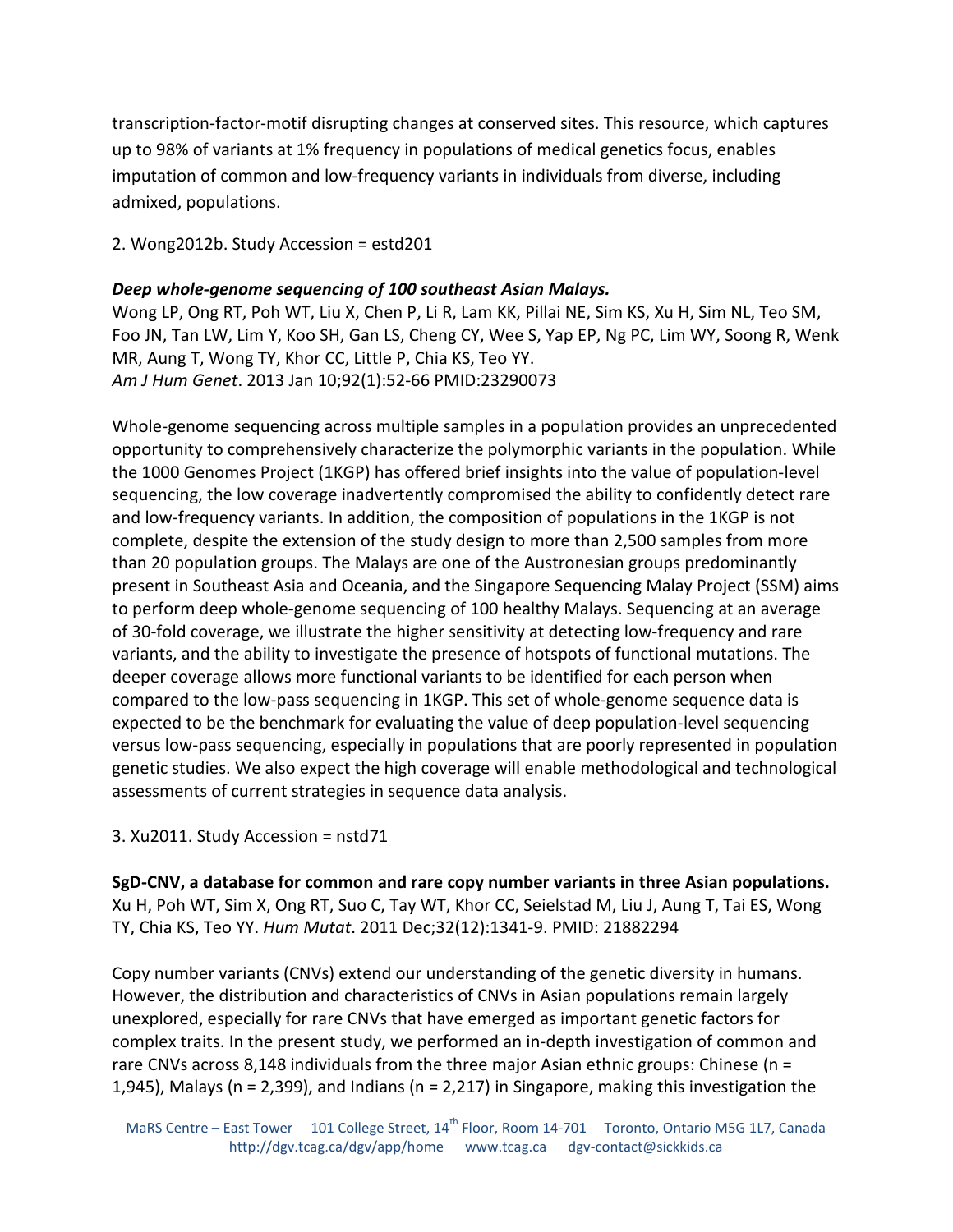most comprehensive genome-wide survey of CNVs outside the European-ancestry populations to date. We detected about 16 CNVs per individual and the ratio of loss to gain events is  $\approx$ 2:1. The majority of the CNVs are of low frequency (<10%), and 40% are rare (<1%). In each population, ~20% of the CNVs are not previously catalogued in the Database of Genomic Variants (DGV). Contrary to findings from European studies, the common CNVs (>5%) in our populations are not well tagged by SNPs in Illumina 1M and 610K arrays, and most diseaseassociated common CNVs previously reported in Caucasians are rare in our populations. We also report noticeable population differentiation in the CNV landscape of these Asian populations, with the greatest diversity seen between the Indians and the Chinese.

### 4. Zhu2011. Study Accession = nstd55

*X-linked congenital hypertrichosis syndrome is associated with interchromosomal insertions mediated by a human-specific palindrome near SOX3*. Zhu H, Shang D, Sun M, Choi S, Liu Q, Hao J, Figuera LE, Zhang F, Choy KW, Ao Y, Liu Y, Zhang XL, Yue F, Wang MR, Jin L, Patel PI, Jing T, Zhang X. *Am J Hum Genet*. 2011 Jun 10;88(6):819-26 PMID:21636067

X-linked congenital generalized hypertrichosis (CGH), an extremely rare condition characterized by universal overgrowth of terminal hair, was first mapped to chromosome Xq24-q27.1 in a Mexican family. However, the underlying genetic defect remains unknown. We ascertained a large Chinese family with an X-linked congenital hypertrichosis syndrome combining CGH, scoliosis, and spina bifida and mapped the disease locus to a 5.6 Mb critical region within the interval defined by the previously reported Mexican family. Through the combination of a highresolution copy-number variation (CNV) scan and targeted genomic sequencing, we identified an interchromosomal insertion at Xq27.1 of a 125,577 bp intragenic fragment of COL23A1 on 5q35.3, with one X breakpoint within and the other very close to a human-specific short palindromic sequence located 82 kb downstream of SOX3. In the Mexican family, we found an interchromosomal insertion at the same Xq27.1 site of a 300,036 bp genomic fragment on 4q31.2, encompassing PRMT10 and TMEM184C and involving parts of ARHGAP10 and EDNRA. Notably, both of the two X breakpoints were within the short palindrome. The two palindromemediated insertions fully segregate with the CGH phenotype in each of the families, and the CNV gains of the respective autosomal genomic segments are not present in the public database and were not found in 1274 control individuals. We used a PCR-based sequencing method to detect deletions mediated by a human-specific palindromic sequence in 740 individuals of different ethnic origins.Analysis of control individuals revealed deletions ranging from 173 bp to 9104 bp at the site of the insertions with no phenotypic consequence. Taken together, our results strongly support the pathogenicity of the identified insertions and establish X-linked congenital hypertrichosis syndrome as a genomic disorder.